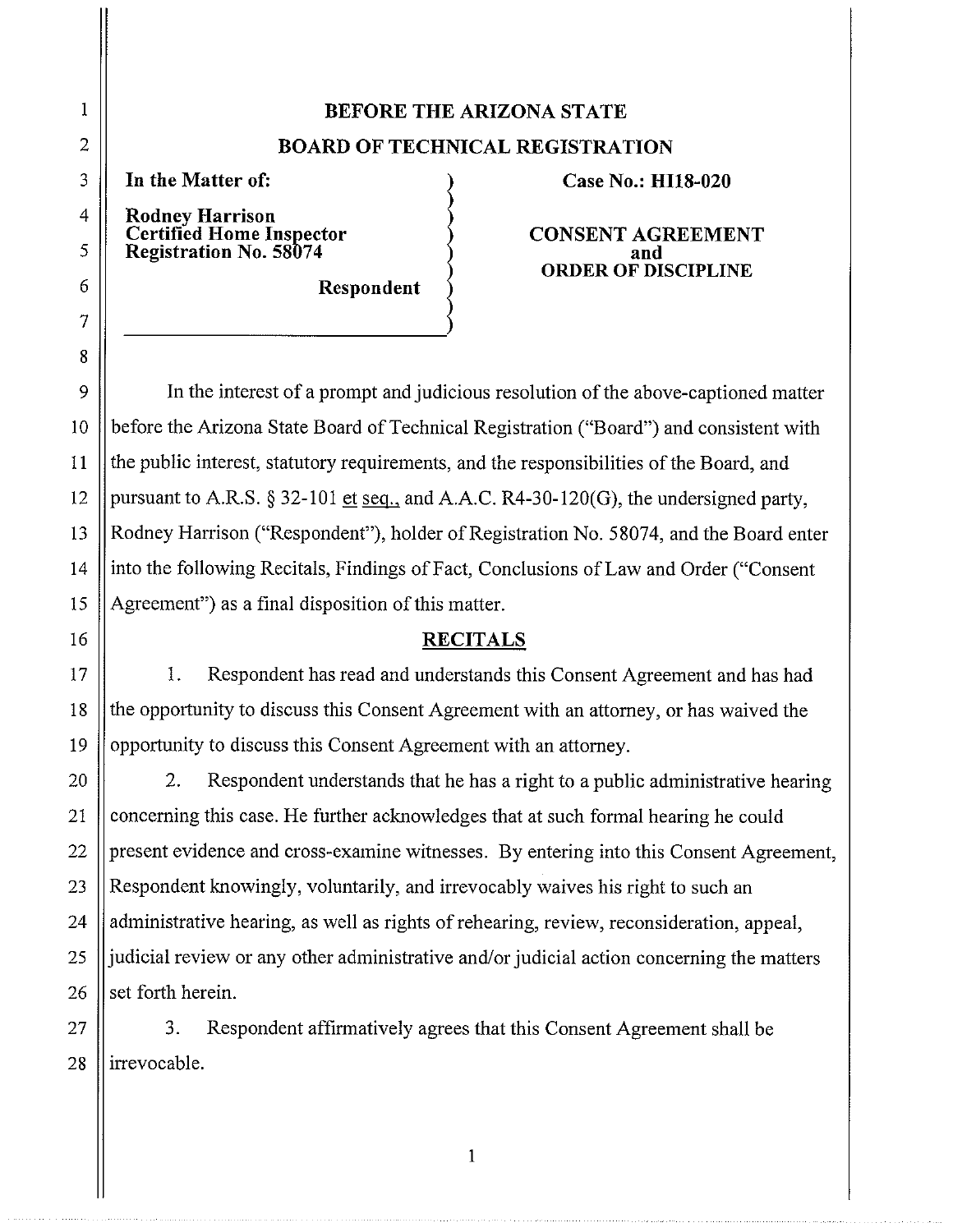I 4. Respondent understands that this Consent Agreement or any part of the agreement may be considered in any future disciplinary action by the Board against him.

2

3

4

5

6

7

8

9

10

11

12

13

14

15

16

17

18

19

20

21

22

23

24

25

5. The Consent Agreement, any record prepared in this matter, all investigative materials prepared or received by the Board and all related exhibits and materials, are public records (as defined in A.R.S. § [41-158.18](https://41-158.18)) upon acceptance by the Board of this Consent Agreement and may be retained in the Board's files pertaining to this matter.

6. Respondent understands this Consent Agreement deals with Board case number Hil 8-020 involving allegations that Respondent engaged in conduct that would subject him to discipline under the Board's statutes and rules. The investigation into these allegations against Respondent shall be concluded upon the Board's adoption of this Consent Agreement.

7. Respondent understands that this Consent Agreement does not constitute a dismissal or resolution of any other matters currently pending before the Board, if any, and does not constitute any waiver, express or implied, of the Board's statutory authority or jurisdiction regarding any other pending or future investigation, action or proceeding.

8. Respondent also understands that acceptance of this Consent Agreement does not preclude any other agency, subdivision, or officer of this State from instituting any other civil or criminal proceedings with respect to the conduct that is the subject of this Consent Agreement.

9. Respondent acknowledges and agrees that, upon signing this Consent Agreement and returning this document to the Board's Executive Director, he may not revoke his acceptance of the Consent Agreement or make any modifications to the document regardless of whether the Consent Agreement has been signed on behalf of the Board. Any modification to this original document is ineffective and void unless mutually agreed by the parties in writing.

26 27 28 10. This Consent Agreement is subject to the approval of the Board and is effective only when accepted by the Board and signed on behalf of the Board. If the Board does not accept this Consent Agreement, the Board retains its authority to hold a

2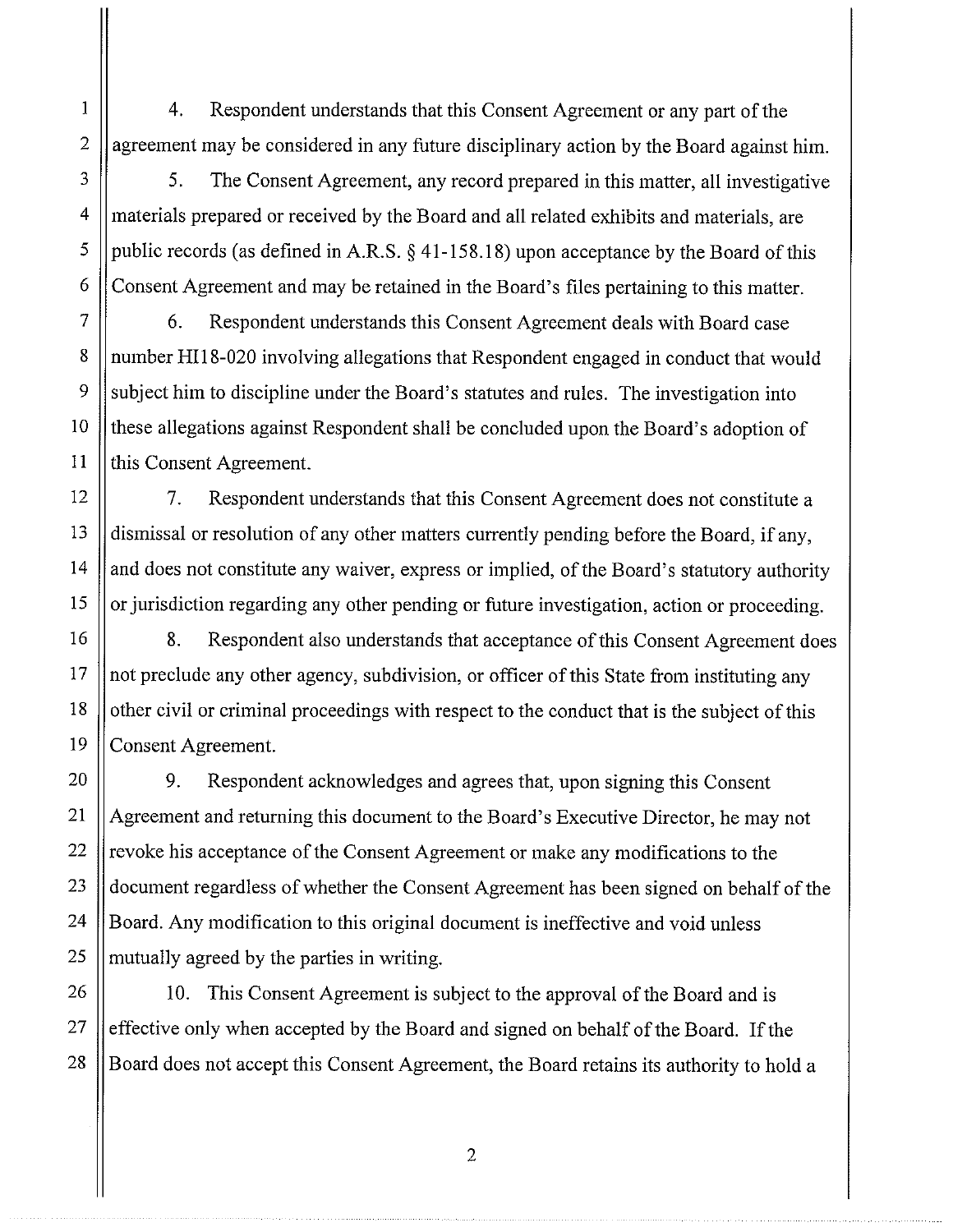2 fonnal administrative hearing pursuant to **A.R.S.** § 32-128(E). In the event that the Board does not approve this Consent Agreement, it is withdrawn and shall be of no evidentiary value and shall not be relied upon nor introduced in any action by any party, except that the parties agree that should the Board reject this Consent Agreement and this case proceeds to hearing, Respondent shall assert no claim that the Board was prejudiced by its review and discussion of this document or any records relating thereto.

7 11. If a court of competent jurisdiction rules that any part of this Consent Agreement is void or otherwise unenforceable, the remainder of the Consent Agreement shall remain in full force and effect.

12. Respondent understands that any violation of this Consent Agreement may result in disciplinary action, including suspension or revocation of the registration under A.R.S. § 32-150.

13. Respondent agrees that the Board will adopt the following Findings of Pact, Conclusions of Law and Order.

#### **FINDINGS OF FACT**

I. The Board is the duly constituted authority for the regulation and control of the practice of Home Inspections in the State of Arizona.

2. Respondent is the holder of Arizona Certified Home Inspector Registration No. 58074.

3. On May 22, 2017, Board staff received Respondent's renewal application for Home Inspector in which he marked yes to the question of "Have you been convicted of a felony or misdemeanor other than a minor traffic violation since your last renewal".

1

3

4

5

6

8

9

10

11

12

13

14

15

16

17

18

19

20

21

22

23

27

28

4. Respondent failed to include a written explanation and court documents.

24 25 26 5. On December 22, 2017, Respondent submitted an explanation along with court documents showing his conviction of four counts of felony endangerment and one misdemeanor count of driving under the influence.

6. Respondent was involved in a four-vehicle collision on S.R. 60, causing serious injury to himself and three people while driving a company vehicle that displayed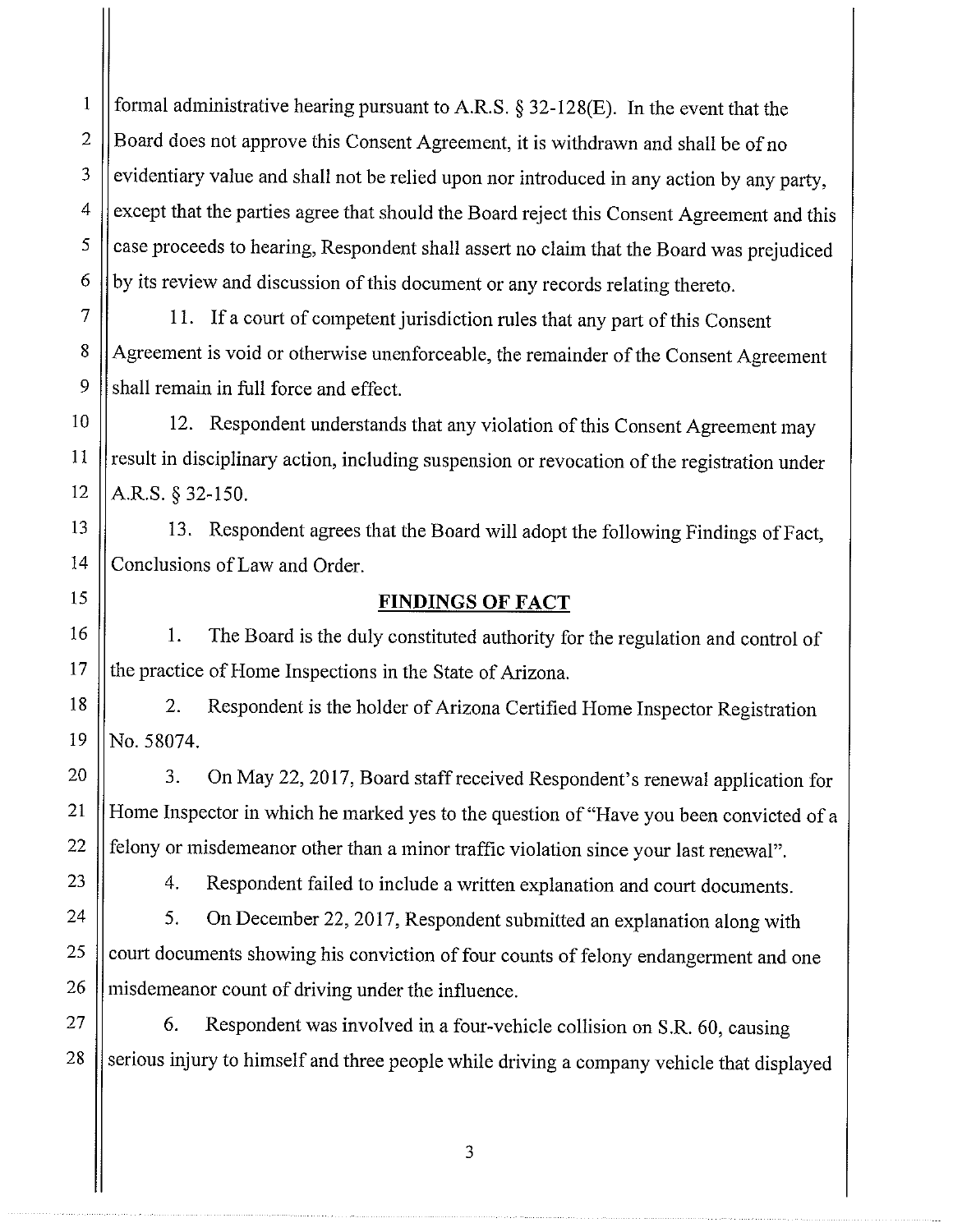the name of his Home Inspection firm on the doors.

## **CONCLUSIONS OF LAW**

1. The Board has jurisdiction in this matter pursuant to A.R.S. § 32-101, et seq.

2. The conduct alleged in the Findings of Fact constitutes grounds for discipline pursuant to A.R.S.  $\S 32-128(C)(4)$  as it relates to A.A.C. R4-30-301(4), in that Respondent failed to comply with State, Municipal and County laws, codes, ordinances and regulations pertaining to the registrant's area of practice.

## **ORDER**

Based on the foregoing Findings of Fact and Conclusions of Law, the Board issues the following Order:

1. LETTER OF REPRIMAND. Respondent is hereby issued a Letter of Reprimand.

2. STAYED SUSPENSION AND PROBATION. Respondent's registration as Certified Home Inspector, No. 58074, shall be suspended for twenty-two (22) months; however, the suspension is stayed for as long as Respondent remains in compliance with this Order and probation terms of CR2016-113160-001 DT. During the stay of suspension, Respondent's registration as a Certified Home Inspector is placed on probation for twenty-two (22) months. If Respondent is non-compliant with any terms of this Order and the terms of the criminal probation order during the twenty-two (22) months stayed suspension and probation period, the stay of the suspension shall be lifted and Respondent's registration as a Certified Home Inspector shall be automatically suspended without a formal hearing, and remain suspended until Respondent is compliant with all terms of this Order. If Respondent completes all terms of this Order prior to end of the twenty-two (22) month stayed suspension and probation period, Respondent may be eligible for early termination of probation.

26 28 3. COST OF INVESTIGATION. Within thirty (30) days from the effective date of this Consent Agreement, Respondent shall pay the cost of investigation of this case to the Board in the amount of Two Hundred Fifty-Seven Dollars (\$257.00) by certified

1

2

3

27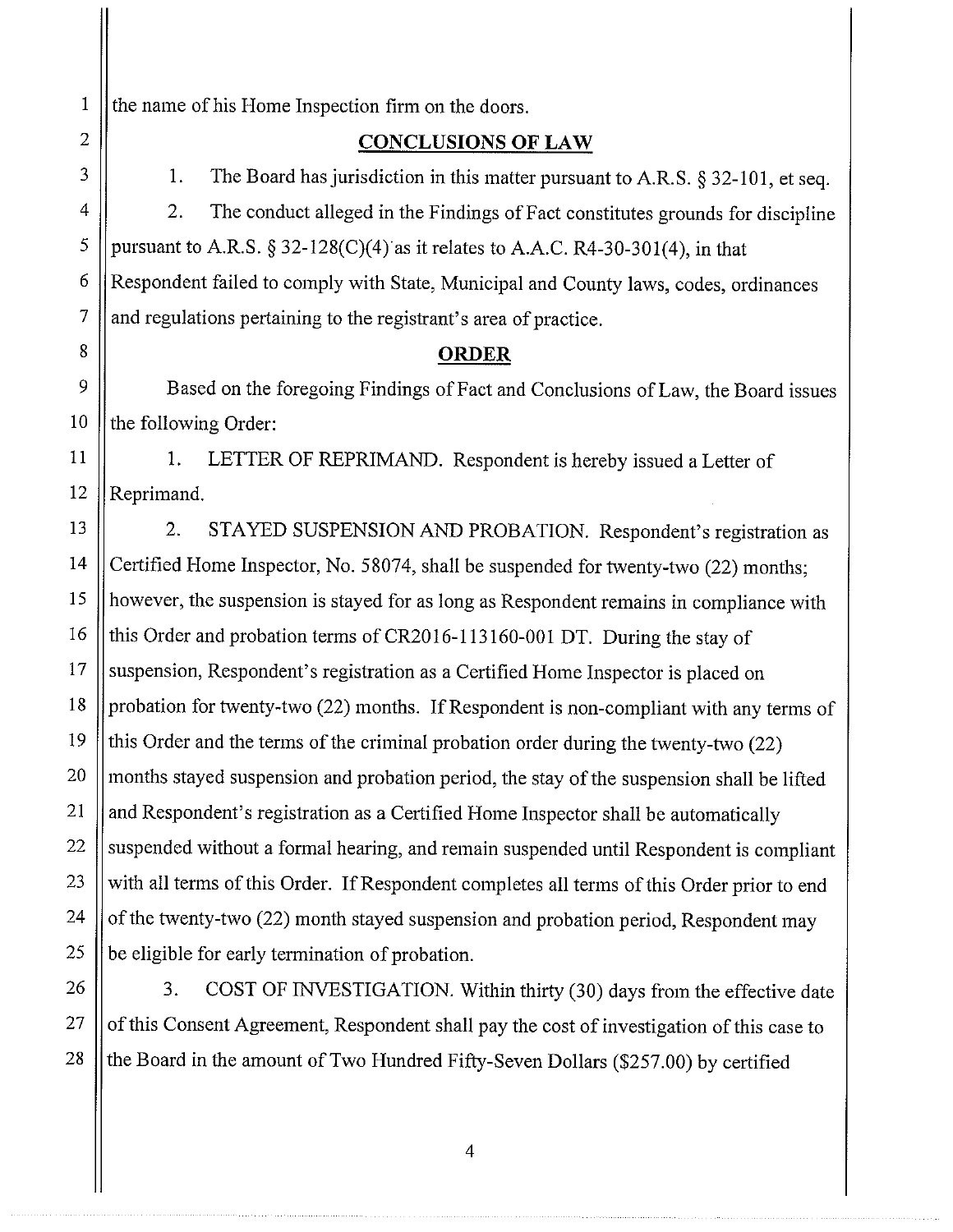check or money order made payable to the State of Arizona Board of Technical Registration, according to the provisions of A.R.S. § 32-128(H).

4. OBEY ALL LAWS. During the probationary period, Respondent shall obey all federal, state and local laws, as well as, all rules governing the practice of Home Inspection in the State of Arizona. The Board shall consider any violation of this paragraph to be a separate violation of the rules and statues governing the Arizona Board of Technical Registration. The Board may also consider Respondent's non-compliance with this Order as a separate violation of A.R.S. § 32-150.

5. RENEWAL OF REGISTRATION. During the probationary period, Respondent shall timely renew his Arizona registration as a Home Inspector, and timely pay all required registration fees.

6. EFFECTIVE DATE. The effective date of this Consent Agreement is the date the Respondent and Board sign the Consent Agreement. If the dates are different, the effective date is the later of the two dates.

7. COSTS OF COMPLIANCE. Respondent shall pay all costs associated with complying with this Consent Agreement.

8. NONCOMPLIANCE. If Respondent violates this Order in any way or fails to fulfill the requirements of this Order, the Board, after giving notice and the opportunity to be heard, may revoke, suspend or take other disciplinary actions against the registration. The issue at such a hearing will be limited solely to whether this Order has been violated.

| ACCEPTED and ORDERED this 26 day of April | , 2018. |
|-------------------------------------------|---------|
|-------------------------------------------|---------|

Alejandro Angel, P.E., Arizona State Board of Technical Registration

1